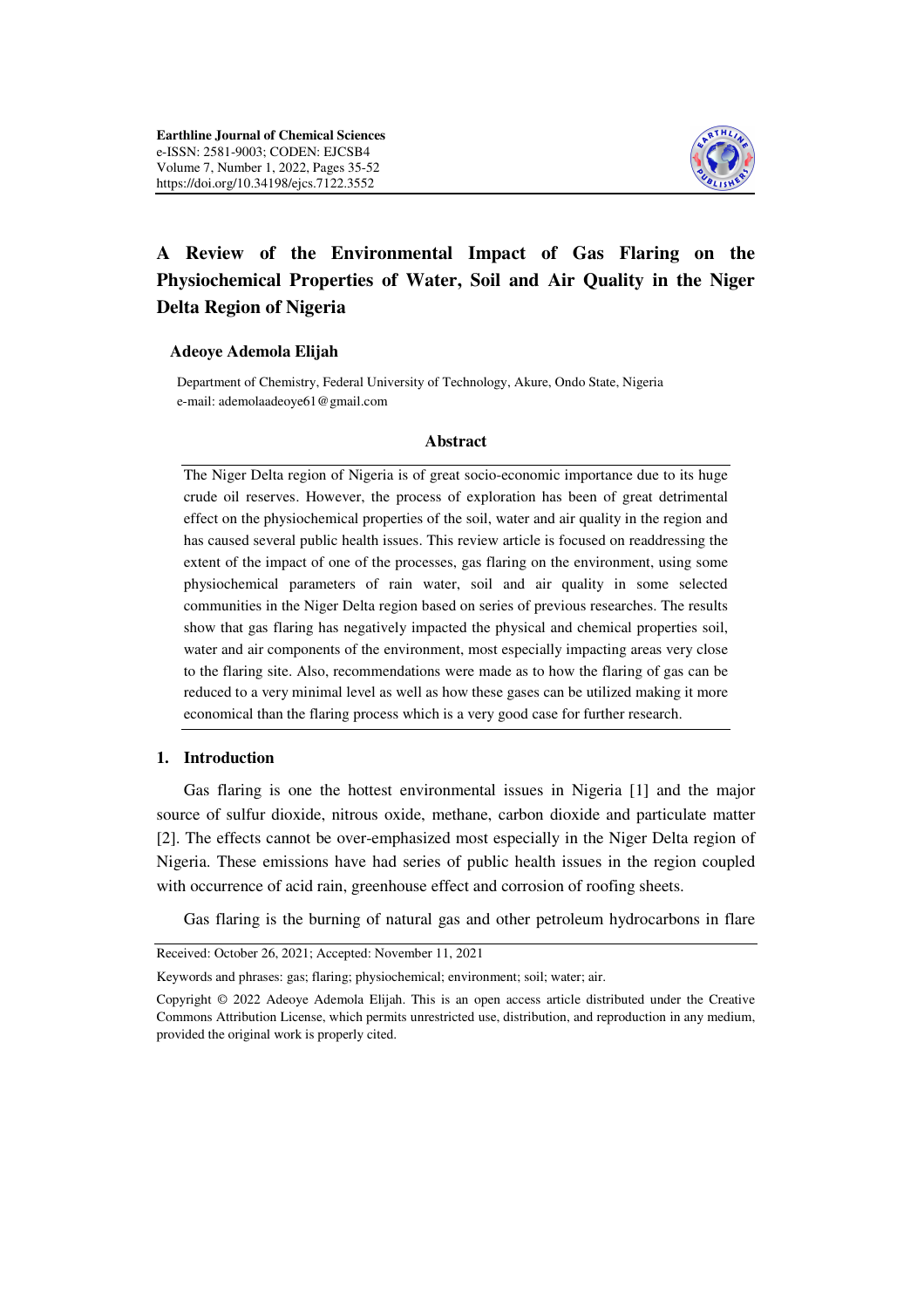stacks by upstream oil companies in oil fields during operation. It is the controlled combustion of associated gas generated during various processes including oil and gas recovery, petrochemical process and landfill extraction [3].

It is estimated that about 140 billion cubic meters of gas are flared annually across the oil-producing countries of the world [4]. Gas flaring has been illegal in Nigeria since 1984, yet the country still ranks among the top 10 gas-flare countries with about 7.4billion cubic meters of gas flared in 2018 and about 425.9billion standard cubic feet of gas flared in 2019 [5].

The health risks associated with gas flaring are glaring. In the oil-rich Niger Delta, 2 million people live within 4 kilometers (2.5 miles) of gas flare [6], which makes them more vulnerable to several health issues including cancer and lung damage, as well as deformities in children, asthma, bronchitis, pneumonia, neurological and reproductive problems [7]. Relatively, agricultural productivity (in the oil-producing areas) has been severely hampered by gas flaring. The combustion process raises the soil temperature, with a decline in crop yield and acid rains as its two major ripple effects. The smokes which emanate from the flares also lead to black rainfall and water bodies which affect aquatic and Wildlife.

The most flaring sight in gas production flow station is the ten-meter-high flame that burns continuously from vertical pipes at the many facilities owned by oil companies. One of such is located at Ebocha in Egbema in the Niger Delta. There, the vertical pipes are fed with gas given off during production [8]. Carbon dioxide and methane are the major greenhouse gases emitted in flaring and they make up to 80% of global warming.

The public health effects posed by gas flaring and the resultant air pollution cannot be over emphasized. Gas flare contains recognized toxins which are confirmed carcinogens like benzene, benzopyrene, toluene, mercury and arsenic. Ede in 1995 [9] monitored the air quality at Agbada, Bonny, Bomu, Tebidaba and Obagi in vicinity of gas flaring. Results showed high concentrations of nitrogen dioxide  $(NO<sub>2</sub>)$ , sulfur dioxide  $(SO<sub>2</sub>)$ , carbon monoxide  $(CO)$  and suspended particulate matter above international standards and CO and suspended particulate matter were the greatest pollutants. This result supported by the increasing cases of respiratory and skin disorders in the region. Other cumulative impacts of these emissions include acid rain, reduction of soil fertility and global warming.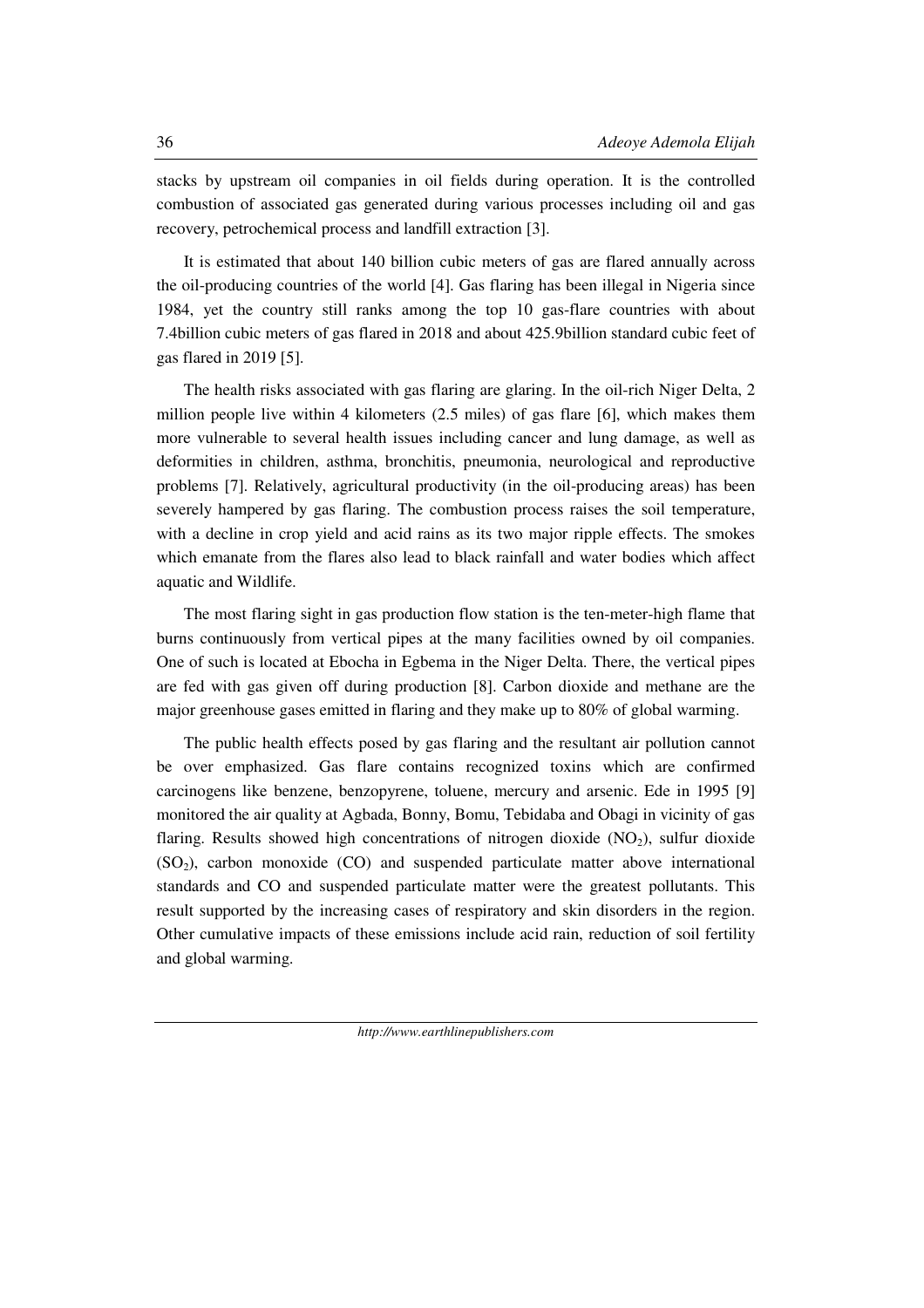## **2. The Niger Delta and Gas Flaring**

The Niger Delta region consist of 9 oil producing states namely Abia, Akwa Ibom, Bayelsa, Cross River, Delta, Edo, Ondo, Imo and Rivers. On 3rd August, 1956. Oil was discovered in commercial quantities in Oloibiri, Ogbia Local Government in the Bayelsa state [10]

The health risks associated with gas flaring are glaring. In the oil-rich Niger Delta, 2 million people live within 4 kilometres (2.5 miles) of gas flare [6] which makes them more vulnerable to several health issues including cancer and lung damage, as well as deformities in children, asthma, bronchitis, pneumonia, neurological and reproductive problems [7]. Relatively, agricultural productivity (in the oil-producing areas) has been severely hampered by gas flaring. The combustion process raises the soil temperature, with a decline in crop yield and acid rains as its two major ripple effects. The smokes which emanate from the flares also lead to black rainfall and water bodies which affect aquatic and Wildlife.



**Figure 1.** Gas Flaring site.

The economic costs of gas flaring are mind-boggling. Data obtained from the Nigerian Gas Flare Tracker showed that 25.9 billion Standard Cubic Feet of gas, valued at N460.5billion, were flared between January and November 2019. That amount would comfortably finance the capital expenditure of Ministries of Education, Power, Defence and Transport which stood at a combined total of N450billion. Also, the volume of gas flared is capable of generating 42,600 megawatts of electricity which would have helped solve the electricity problem of the country.

In fact, the environmental costs of gas flaring in Nigeria amount to N28.8 billion annually [11].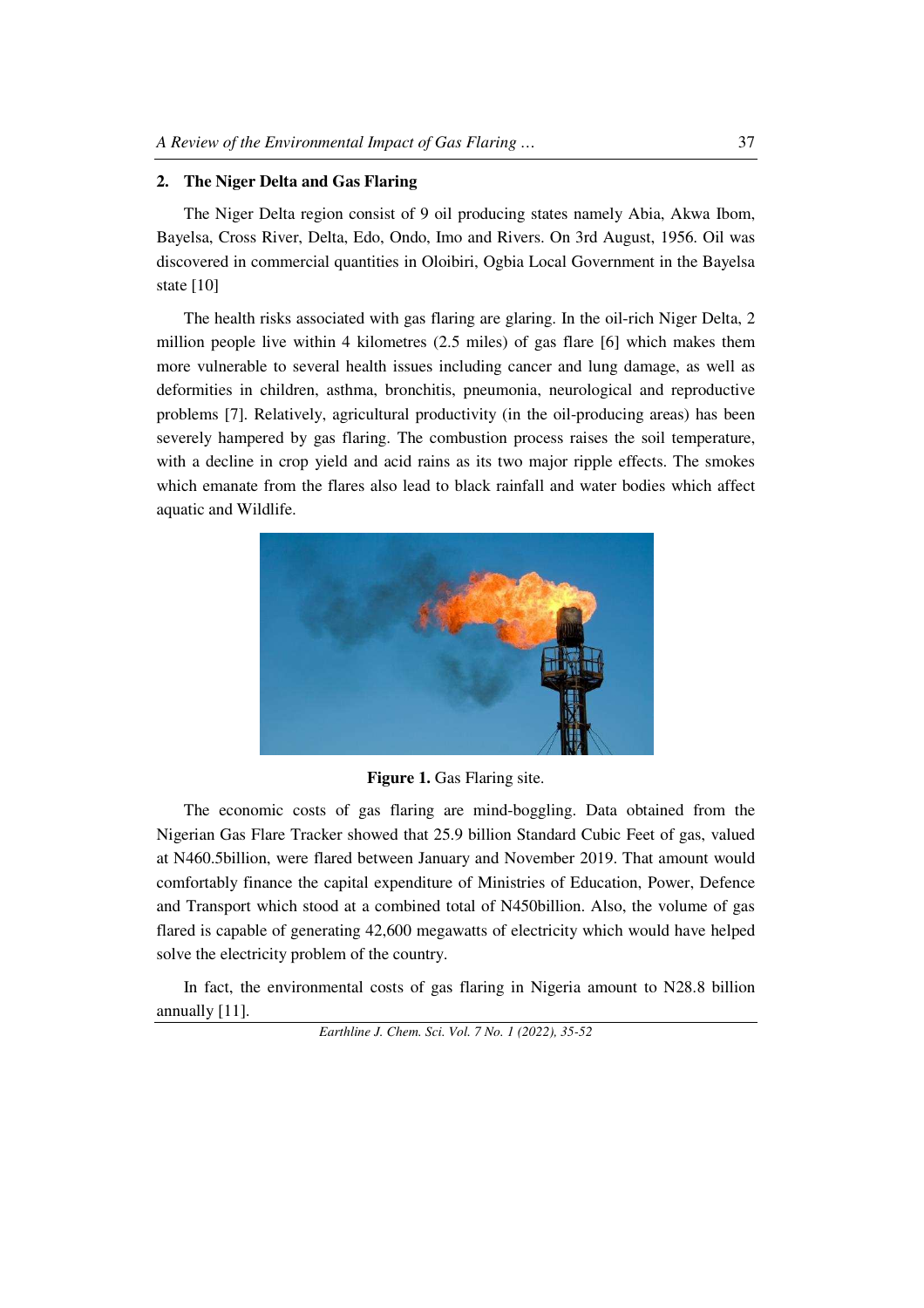#### **3. Impacts on the Environment**

Carbon dioxide and methane are the major greenhouse gases emitted in flaring and they make up to 80% of global warming. According to [12], natural gas, propane, ethylene, propylene, butadiene and butane constitute 95% of the waste gases flared and  $CO<sub>2</sub>$  gas is produced when these gaseous hydrocarbons react with atmospheric oxygen. According to a World Bank sponsored study, gas flaring is one such anthropogenic activity defined as the wasteful emission of greenhouse gases (GHGs) that causes global warming, disequilibrium of the earth, unpredictable weather changes. It is a major natural disaster because it emits a cocktail of benzene and other toxic substances that are harmful to humans, animals, plants and the entire physical environment [13]. Some of the other impacts are listed below;

*Acid rain:* This unethical practice of gas flaring releases sulfur dioxide, carbon dioxide and nitrous oxide which are the major cause of acid rain. Not only that gas flaring degrades the air quality with the acid rain, but it also causes smoke, heat stress, soil bacteria reduction, destruction of forests and wildlife, deterioration of infrastructure and poor agricultural harvests [14].

During rainfall, these gaseous oxides react with water to form sulfuric, carbonic and nitric acids respectively which gets to the soil thereafter. The effect of this can be seen in plants succession where only acidic soil-adapted plants can grow in the area. The areas close to flare sites are now inhabited by grasses that can adapt the heat generated and acidic soil from the acid anhydrides, VOCs and hydrogen sulfide gas. This situation has shown biodiversity loss. The soil is no longer fertile for cultivation as the nutrients are depleted [15]. There is an additional economic consequence of acid rain as it causes corrosion to corrugated roofing sheets such as zinc plated sheets and consequently reduces their life span. The sheets usually last for over 20 years before but now last for 5 years. These sheets are commonly used in housing developments within the Niger Delta region. The house owners change the rusted and damaged sheets more often than expected and the aluminum roofing sheets which are highly resistant to acid rain are very expensive.

*Thermal pollution:* About 45.8 billion kilo watts of heat is discharged into the atmosphere from 1.8 billion cubic feet of gas every day in the Niger Delta region, leading to temperatures that render large areas inhabitable [16, 17]. Gas flaring causes elevated temperature in the vicinity of the flares, killing vegetation, reducing agricultural yield, suppressing growth and flowering of some plants and driving away nocturnal animals.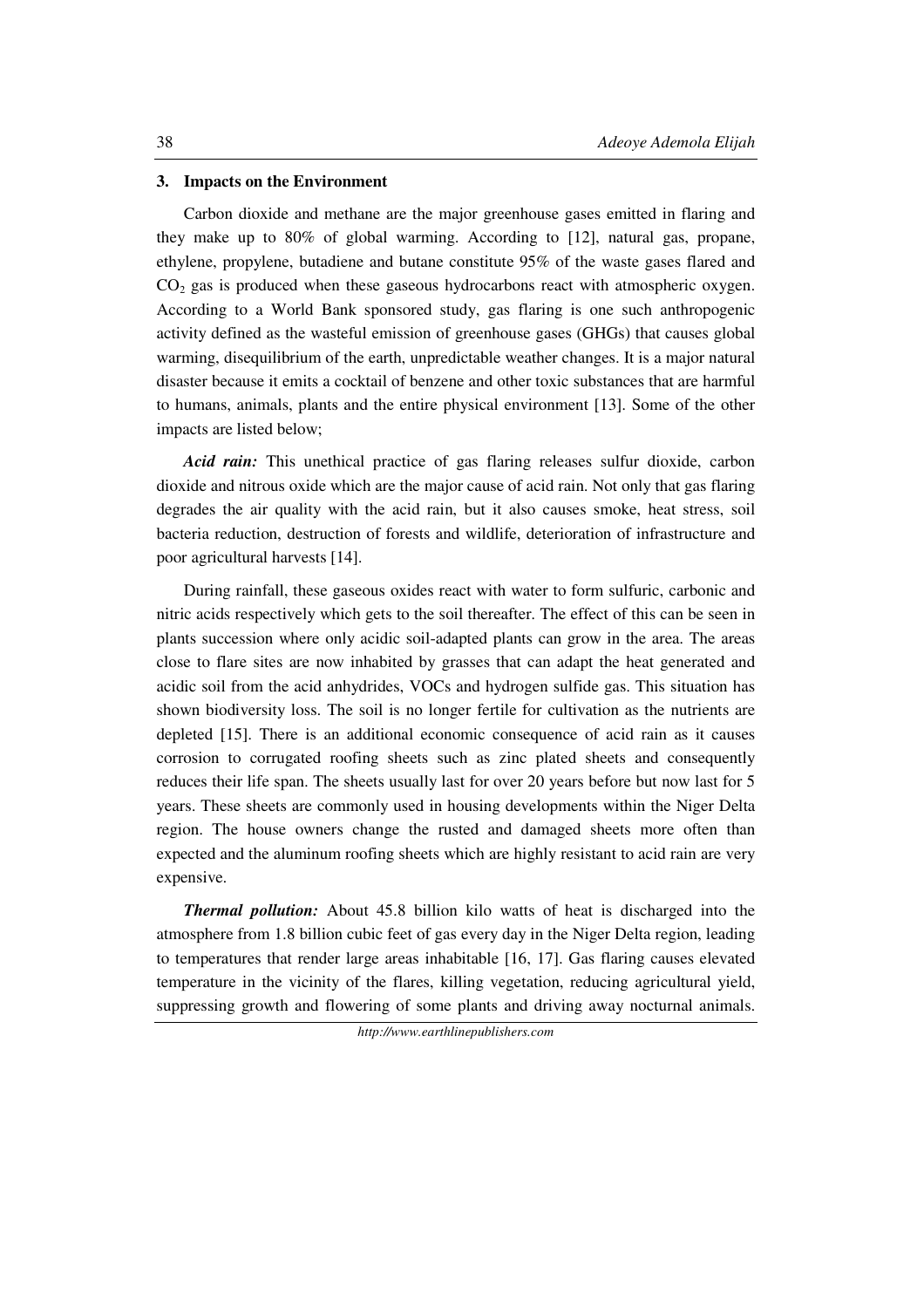The warmth from the flares damages the soil, crops, cause discomfort to humans and animals and favors the metamorphosis of insects that destroy food crops [18].

#### **3.1. Impact on climate change**

Gas flaring contributes to climate change by emission of  $CO<sub>2</sub>$ , the main greenhouse gas contributing 9 to 26% ( $\sim$  400 ppm) unlike CH4 which contributes 4 to 9% ( $\sim$  1.8 ppm) [19].

Since climate is the fundamental factor that determines organism life-stages such as plant germination and flowering, it can severely alter habitats and food sources for animals, and ultimately, could have significant impacts on biodiversity of species and ecosystems around the world. Global climate change affects our physical and biological environments, thus, it influences biodiversity both directly and indirectly through its interaction with other environmental factors [20].

#### **3.2. Impact on agriculture**

The flares associated with gas flaring give rise to atmospheric contaminants. These include oxides of Nitrogen, Carbon and Sulphur  $(NO_2, CO_2, CO, SO_2)$ , particulate matter, hydrocarbons and ash, photochemical oxidants, and hydrogen sulphide  $(H<sub>2</sub>S)$  [21]. These contaminants acidify the soil, hence depleting soil nutrient. In most cases, there is no vegetation in the areas surrounding the flare due partly to the tremendous heat that is produced and acidic nature of soil pH [21]. The effects of the changes in temperature on crops included stunted growth, scotched plants and such other effects as withered young crops [22]. He concluded that the soils of the study area are fast losing their fertility and capacity for sustainable agriculture due to the acidification of the soils by the various pollutants associated with gas flaring in the area.

#### **3.3. Impact on human health**

Gas flaring adversely affect human health by the inhalation of hazardous air pollutants emitted during incomplete combustion of gases flared. Adversely, these pollutants impair human health by causing cancer, neurological, reproductive and developmental defects [19]. Deformities in children, lung damage and skin problems have also been reported [23]. Incomplete combustion of hydrocarbons has also been identified to impair hematological parameters. These changes affect blood and bloodforming cells negatively leading to anaemia (aplastic), pancytopenia and leukemia [19].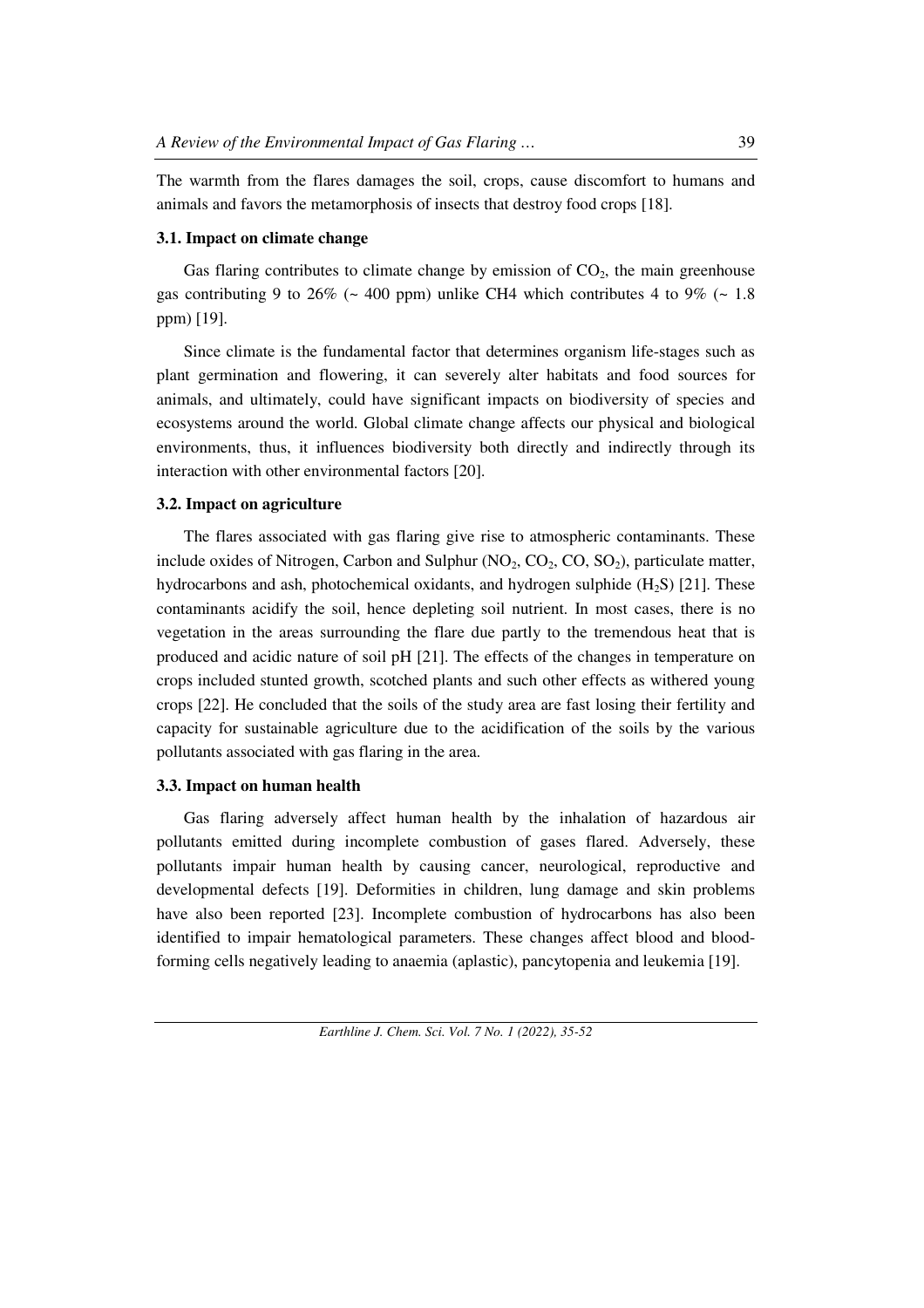# **4. Impact Assessment on Soil, Water and Air Quality based on Previous Research Works**

Nwaogu and Onyeze in 2020 [24] carried out a research on the environmental impact of gas flaring on Ebocha-Egbema, Niger Delta, Nigeria. The results are as follows:

|                          | Ebocha (Egbema)   |                   |                   |                   |                 |  |  |  |  |
|--------------------------|-------------------|-------------------|-------------------|-------------------|-----------------|--|--|--|--|
| 500<br><b>Parameters</b> |                   | <b>1000</b>       | 2000              | 5000              | <b>FEPA</b>     |  |  |  |  |
| (mmol/L)                 | (m)               | (m)               | (m)               | (m)               | <b>Standard</b> |  |  |  |  |
|                          |                   |                   |                   |                   | (mmol/L)        |  |  |  |  |
| CO                       | $20.00 \pm 0.010$ | $15.00 \pm 0.012$ | $12.00 \pm 0.012$ | $10.00 \pm 0.018$ | 10.0            |  |  |  |  |
| NO <sub>2</sub>          | $0.50 \pm 0.05$   | $0.50 \pm 0.02$   | $0.40 \pm 0.01$   | $0.03 \pm 0.01$   | $0.04 - 0.06$   |  |  |  |  |
|                          |                   |                   |                   |                   |                 |  |  |  |  |
| SO <sub>2</sub>          | $0.40 \pm 0.005$  | $0.40 \pm 0.012$  | $0.30 \pm 0.009$  | $0.20 \pm 0.009$  | 0.01            |  |  |  |  |
| CH <sub>4</sub>          | $0.50 \pm 0.009$  | $0.50 \pm 0.009$  | $0.40 \pm 0.012$  | $0.30 \pm 0.009$  | 10.0            |  |  |  |  |
| Particulates             | $1.60 \pm 0.015$  | $1.50 \pm 0.012$  | $1.30 \pm 0.012$  | $1.50 \pm 0.012$  | 0.1             |  |  |  |  |

**Table 1:** Results for air quality assessment.

#### **4.1. Values obtained for all the parameters**

 $(CO, NO<sub>3</sub>, SO<sub>4</sub>, CH<sub>4</sub>$  and particulates) from Ebocha were above the WHO and FEPA standard/permissible limit for normal environment, and were markedly higher when compared to values for communities very far from the flaring point. The mean values of all the air quality indices decreased as the distance from the flaring site increased indicating that gas diffusion increased with increasing distance. This result corroborates the work of Njoku et al [25].

| Physicochemical        | <b>Water Samples</b> | WHO/FEPA         |              |  |
|------------------------|----------------------|------------------|--------------|--|
| parameters (mg/l)      |                      | <b>Standards</b> |              |  |
|                        | Ebocha               | Mbutu            |              |  |
| PH                     | 5.2                  | 6.58             | $6.5 - 8.5$  |  |
| Total hardness         | $192 \pm 1.20$       | $40.0 \pm 1.40$  | $-0.5$       |  |
| Calcium hardness       | 160±1.30             | $12.0 \pm 1.25$  | No limit     |  |
| <b>Total Solid</b>     | $800 \pm 10.0$       | $70.0 \pm 2.22$  | No limit     |  |
| Chloride               | $56.74 \pm 2.50$     | $1.28 \pm 0.03$  | 250          |  |
| <b>Total Dissolved</b> | $600\pm5.20$         |                  | $100 - 1000$ |  |
| Solid                  |                      |                  |              |  |

**Table 2:** Values of water physicochemical parameters and WHO/FEPA Standard.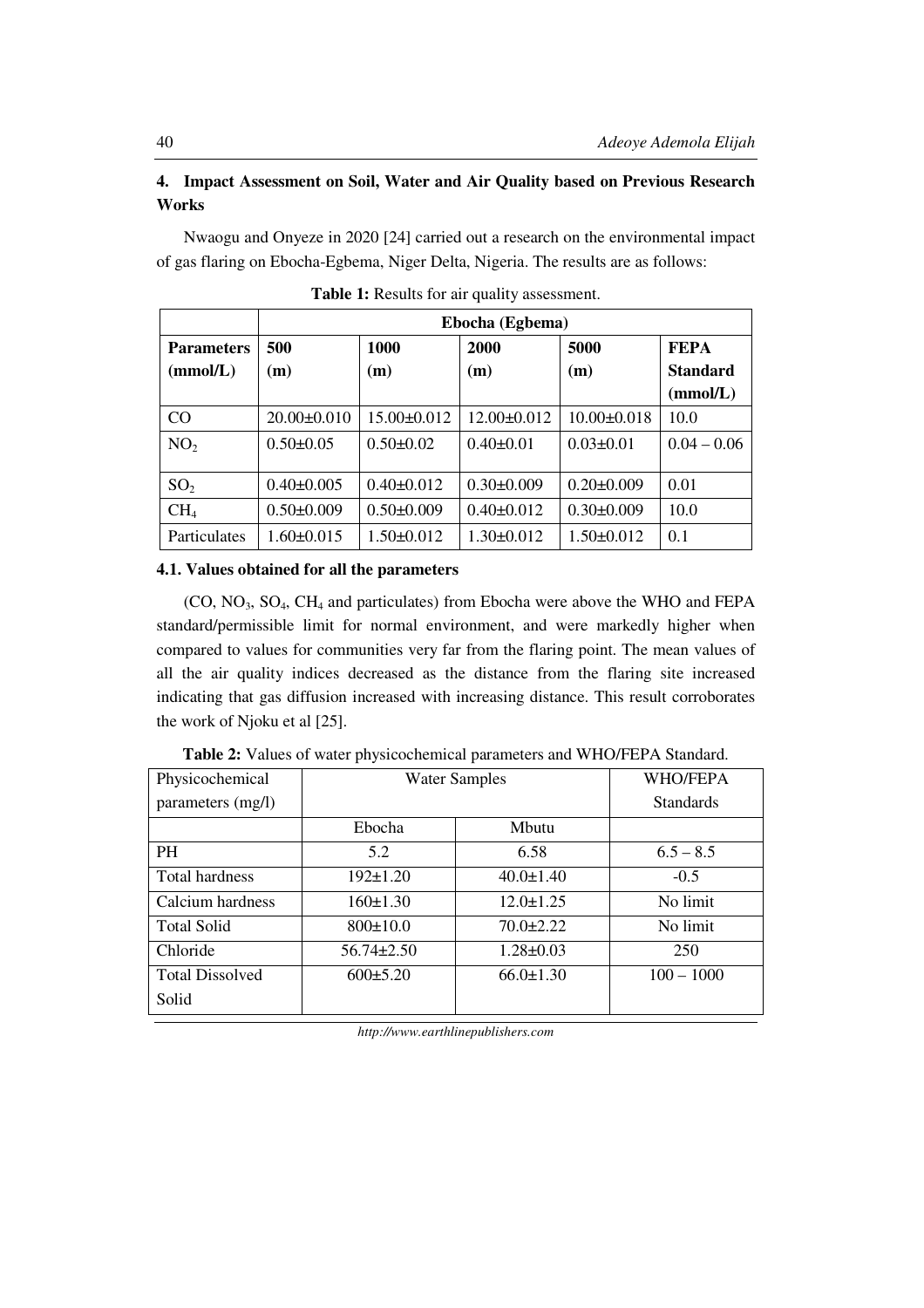| <b>Total Suspended</b> | $200\pm2.50$     | $4.0 \pm 0.25$    | No limit    |  |  |
|------------------------|------------------|-------------------|-------------|--|--|
| Solid                  |                  |                   |             |  |  |
| Alkalinity             | $73.75 \pm 3.25$ | $2.25 \pm 0.22$   | No limit    |  |  |
| Sulphate               | $12.0 \pm 1.22$  | $2.50 \pm 0.25$   | $250 - 500$ |  |  |
| Phosphate              | $0.126 \pm 0.02$ | $0.008 \pm 0.002$ | 5.0         |  |  |
| Nitrate                | $8.0 \pm 0.02$   | $2.00 \pm 0.01$   |             |  |  |

Values are means  $+ S.D.$  of three determinations

 From the above table, the mean values of pH of soil sample from both environments revealed that the sample from Ebocha was more acidic (pH 4.34) than that from Mbutu Mbaise (pH 5.21). High soil acidity creates chemical and biological conditions which may be harmful to plants and soil microorganisms. One of such conditions is the reduction in the capacity of plants to absorb cations [26]. The higher acidic nature of soil from Ebocha is attributable, at least in part, to the high concentrations of sulphur dioxide and particulates from the gas flared into the atmosphere which is washed back to the soil as acid rain. This observation agrees with the reports of [27] who noted that gas flaring increased soil acidity. This observation is also attributed to the high pollution level due to gas flaring in Ebocha, although the values for both  $NO<sub>3</sub>$  and  $SO<sub>4</sub>$ , are below WHO in 1987 and FEPA in 1991 soil standards. The result of percentage carbon content from Ebocha soil was higher (1.16%) than that from Mbutu soil. This is due to high petroleum hydrocarbon pollution as a result of gas flaring in Ebocha when compared to Mbutu Mbaise.

#### **5. Water Samples**

 Table 2 shows the values of the physicochemical parameters of the water samples from the two environments. The pH of the samples ranged from 5.42 for Ebocha to 6.58 for Mbutu. The Institute of Public Analysis of Nigeria (IPAN), reported that the pH of water is one the most important water parameters. An optimal pH range is very important for clarification of portable water, while a range outside the acceptable standard could lead to objectionable taste. Water samples from Ebocha (a polluted area) deviated from WHO and FEPA permissible pH range of 6.6-8.0. Thus, the water from Ebocha was found to be quite acidic (5.42), a value that could cause a shift in normal metabolism of living things within an ecosystem. The water sample from Ebocha had higher values for phosphate, sulphate and chloride when compared to that from Mbutu. This result agrees with the report of [28], who studied the physicochemical parameters and heavy metal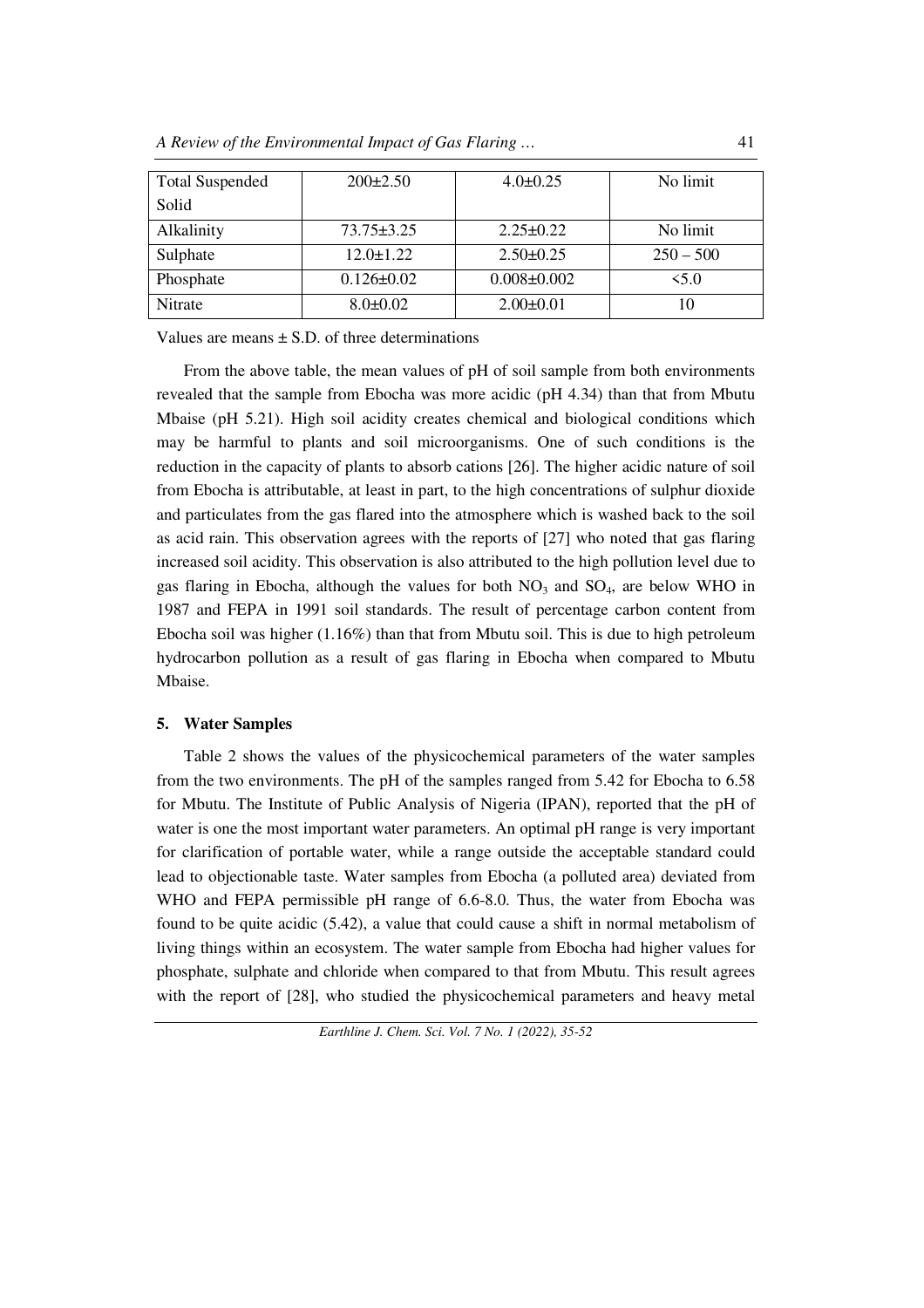contents of water from mangrove swamps. These compounds are essential for normal metabolism in plants and animals, as they serve as nutrients. When the plants eventually die, their debris undergoes aerobic biodegradation leading to anoxic conditions in water, which could have detrimental effects on aquatic organisms that require dissolved oxygen. The concentration of calcium and total hardness in water sample from Ebocha were high when compared to the values obtained for water from Mbutu. The difference is attributable to the detrimental effects gas flaring has on the portal water consumed in Ebocha and its environs. This corroborates the report of [28] who worked the physicochemical parameters and heavy metal contents of water from mangrove swamps of Lagos, Nigeria.

 Based on the results from the study by Nwaogu and Onyeze [24], it was concluded that pollution due to gas flaring has negative impact on Ebocha environment (air, soil and water). This is obvious from the results of air quality indices and those of soil and water determined.

 In another research work, Ahuchaogu et al. in 2019 [29] studied the effects of Gas flaring on surface water in Mkpanak Community of Akwa Ibom State, Nigeria

Analysis was carried out using the standard methods of the American Society for Testing and Materials, [30] and American Public Health Association, [31]. The laboratory analysis carried out on the collected samples (gas flaring point and non-gas flaring point) include the physical, chemical (including heavy metals analysis) and microbiological parameters. The physical parameters analyzed were Temperature, Color, Transparency, Turbidity, Odor. Chemical parameters checked were pH, Electrical Conductivity (EC), Total Dissolved Solid (TDS), Salinity as in chloride ion level (Cl<sup>-</sup>), BOD5, COD, Dissolved Oxygen (OD), Oxides of Nitrogen, Sulphur, Phosphorous, Potassium and Sodium ions adopting standard procedures. Digestion process was carried out using fume cupboard coupled with Atomic Absorption Spectrometer (AAS-model Unicam SOLAAR 969) appropriately to analyzed the possibility of heavy metals presence.

 Comparison of the average water sample in the study area with the average of the water sample from the control area, World Health Standard 2008 and Nigerian Standard for Drinking Water Quality [32] for purpose of identifying and validating if the results of samples analyzed fall within the two standards above.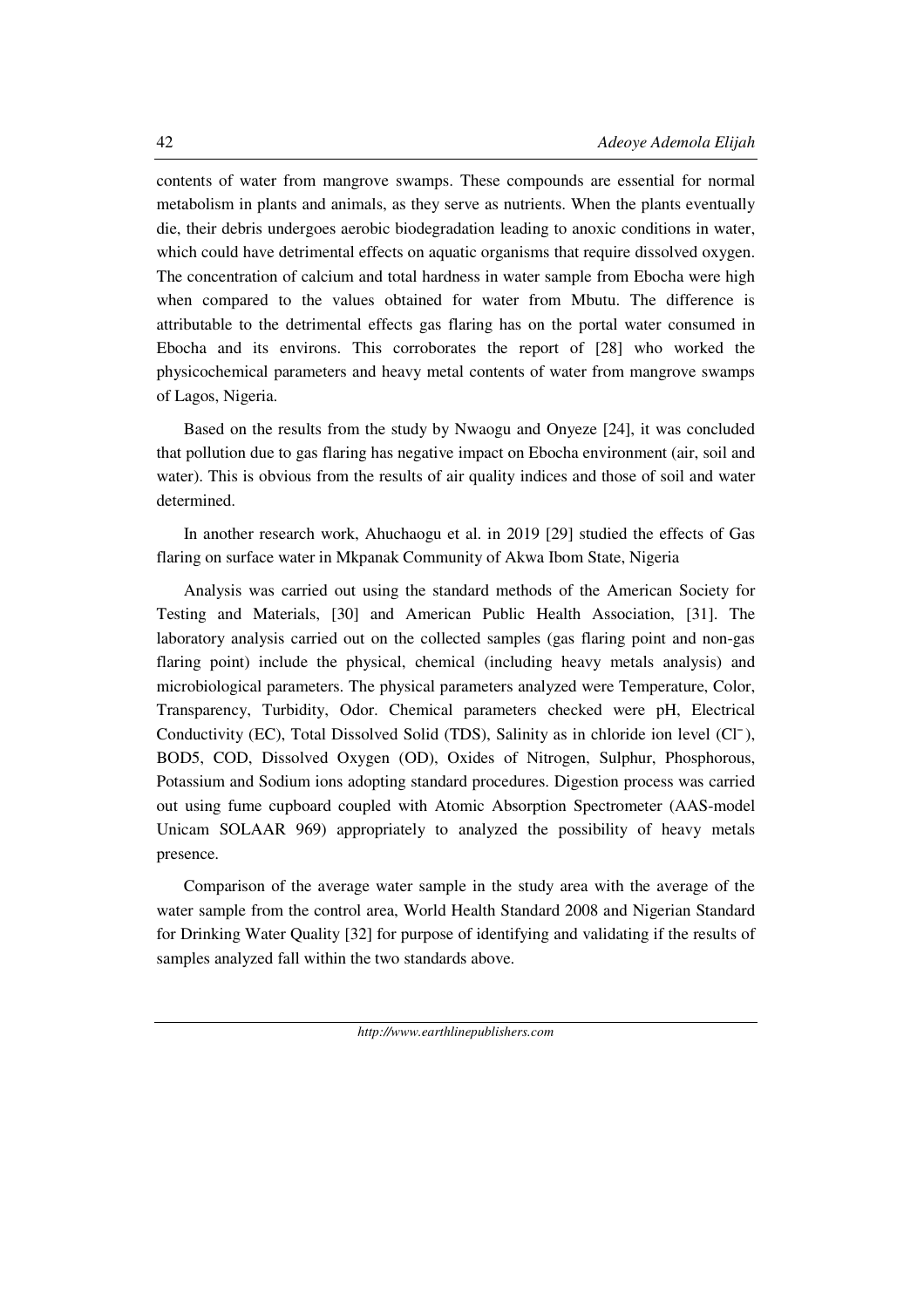**Table 3:** Comparison of analyzed results from gas faring and non-gas faring samples WHO (2008) and (NSDWQ, 2007) Standards.

| $\overline{S/N}$ | <b>Tested</b><br><b>Parameters</b>         | <b>Mean</b><br>values $\pm$<br><b>Standard</b><br><b>Deviation</b><br>of gas<br>flared<br>samples | Mean values ±<br><b>Standard</b><br><b>Deviation of</b><br>non-gas flared<br>samples | <b>WHO</b> (2008)<br><b>Acceptable</b><br>Range | <b>NSDWQ (2007)</b><br><b>Acceptable</b><br>Range |  |
|------------------|--------------------------------------------|---------------------------------------------------------------------------------------------------|--------------------------------------------------------------------------------------|-------------------------------------------------|---------------------------------------------------|--|
| A                |                                            | <b>Physical Parameters</b>                                                                        |                                                                                      |                                                 |                                                   |  |
|                  | Temperature<br>$(C^{\circ}C)$              | $\overline{25.30 \pm 0.10}$                                                                       | $25.50 \pm 0.10$                                                                     | $27 - 28$                                       | Ambient                                           |  |
|                  | Odour                                      | <b>Odourless</b>                                                                                  | <b>Odourless</b>                                                                     | Unobjectionable                                 | Unobjectionable                                   |  |
|                  | Colour $(H/N)$                             | Inoffensive                                                                                       | Inoffensive                                                                          | $\overline{5}$                                  | $\overline{15}$                                   |  |
|                  | Transparency                               | Clear                                                                                             | Clear                                                                                | $\overline{a}$                                  | $\overline{a}$                                    |  |
|                  | Turbidity<br>(NTU)                         | $11.72 \pm 0.84$                                                                                  | $7.63 \pm 3.03$                                                                      | $\overline{5}$                                  | 5                                                 |  |
| B                |                                            | <b>Chemical Parameters</b>                                                                        |                                                                                      |                                                 |                                                   |  |
|                  | pH                                         | $6.46 \pm 0.10$                                                                                   | $6.46 \pm 0.05$                                                                      | $6.5 - 8.5$                                     | $6.5 - 8.5$                                       |  |
|                  | Electrical<br>Conductivity<br>$(\mu S/cm)$ | $9.07 \pm 3.41$                                                                                   | $6.75 \pm 0.75$                                                                      | 1000                                            | 1000                                              |  |
|                  | TDS(mg/l)                                  | $4.17 \pm 1.61$                                                                                   | $3.40 \pm 0.04$                                                                      | 500                                             | 500                                               |  |
|                  | $TSS$ (mg/l)                               | $0.14 \pm 0.02$                                                                                   | $0.16 \pm 0.02$                                                                      | $\overline{\phantom{a}}$                        |                                                   |  |
|                  | Total<br>Hardness                          | $20.17 \pm 4.47$                                                                                  | $22.50 \pm 0.10$                                                                     |                                                 | 150                                               |  |
|                  | Salinity as Cl-                            | $4.48 \pm 0.23$                                                                                   | $4.64 \pm 0.02$                                                                      | $\overline{a}$                                  | $\overline{250}$                                  |  |
|                  | DO(mg/l)                                   | $7.34 \pm 0.56$                                                                                   | $7.80 \pm 0.06$                                                                      | $\mathbf{r}$                                    | $\overline{a}$                                    |  |
|                  | $\overline{COD}$ (mg/l)                    | $0.24 \pm 0.09$                                                                                   | $0.18 \pm 0.00$                                                                      | $\mathbf{r}$                                    | $\overline{a}$                                    |  |
|                  | $NO3-(mg/l)$                               | $1.03 \pm 0.45$                                                                                   | $0.79 \pm 0.29$                                                                      | 50                                              | 50                                                |  |
|                  | $SO42 - (mg/l)$                            | $2.02 \pm 0.03$                                                                                   | $0.99 \pm 0.21$                                                                      | $\mathbf{r}$                                    | 100                                               |  |
|                  | $PO43 - (mg/l)$                            | $2.93 \pm 0.26$                                                                                   | $1.71 \pm 0.64$                                                                      | 3.50                                            | $\overline{a}$                                    |  |
|                  | $BOD5$ (mg/l)                              | $0.10 \pm 0.02$                                                                                   | $0.09 \pm 0.00$                                                                      | $\overline{a}$                                  | $\overline{a}$                                    |  |
|                  | Potassium $(K)$                            | $5.36 \pm 0.98$                                                                                   | $4.73 \pm 1.07$                                                                      | $\overline{a}$                                  | $\overline{a}$                                    |  |
|                  | Sodium (Na)                                | $9.57 \pm 0.61$                                                                                   | $10.44 \pm 1.48$                                                                     | $\overline{a}$                                  | 200                                               |  |
| C                |                                            | Heavy Metals (mg/l)                                                                               |                                                                                      |                                                 |                                                   |  |
|                  | Lead (Pb)                                  | $0.00 \pm 0.00$                                                                                   | $0.00 \pm 0.00$                                                                      | 0.01                                            | 0.01                                              |  |
|                  | Copper $(Cu)$                              | $0.00 \pm 0.00$                                                                                   | $0.00 \pm 0.00$                                                                      | 2.00                                            | 1.00                                              |  |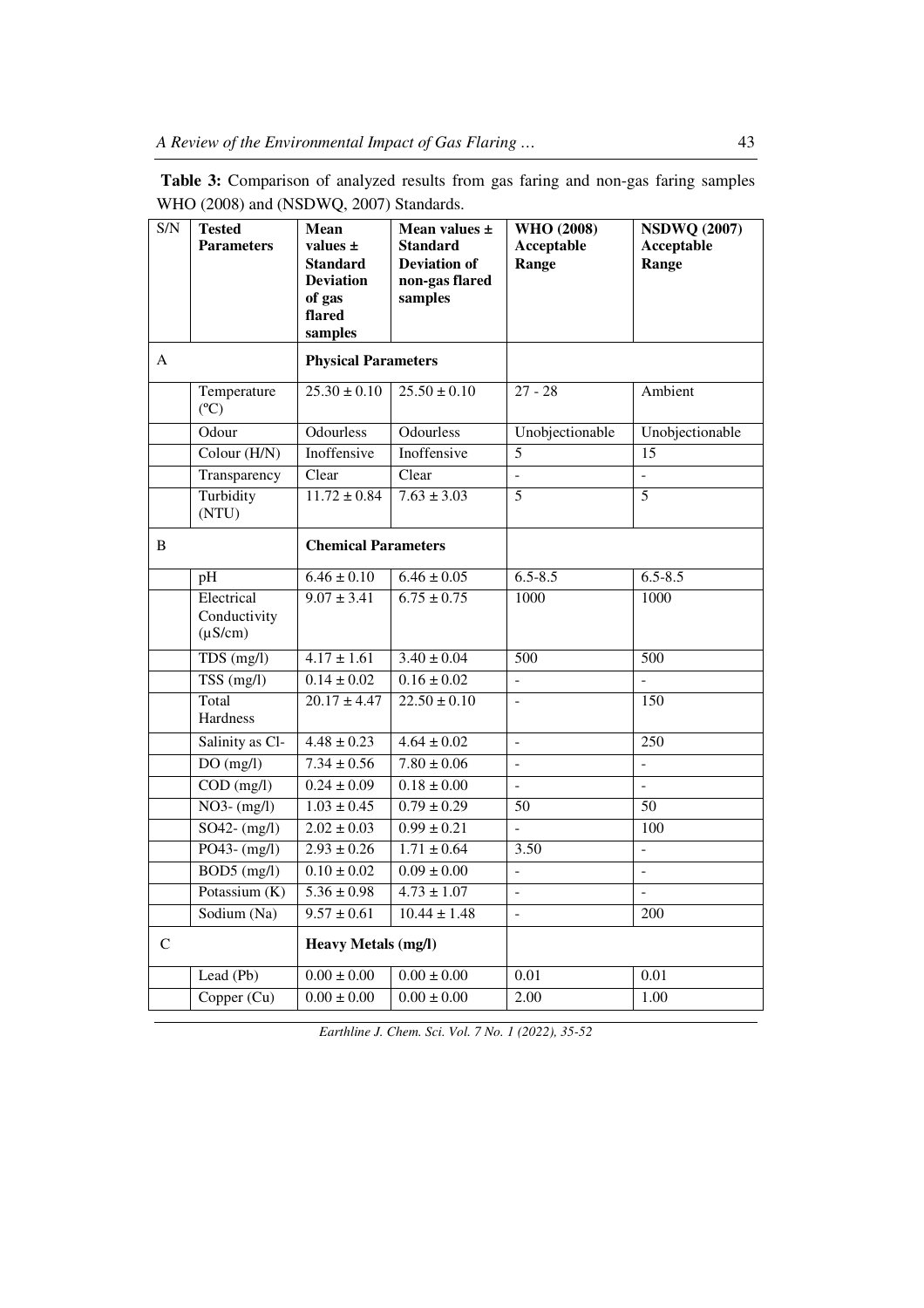| $\text{Zinc}(\text{Zn})$ | $0.48 \pm 0.11$ | $0.35 \pm 0.04$ | 3.00  | 3.00  |
|--------------------------|-----------------|-----------------|-------|-------|
| Cadmium<br>(Cd)          | $0.62 \pm 0.36$ | $0.48 \pm 0.04$ | 0.003 | 0.003 |
| Arsenic (Ar)             | $0.00 \pm 0.00$ | $0.00 \pm 0.00$ | 0.010 | 0.010 |
| Vanadium                 | $0.00 \pm 0.00$ | $0.00 \pm 0.00$ |       |       |
| Nickel                   | $1.23 \pm 0.19$ | $1.30 \pm 0.29$ | 0.070 | 0.020 |
| Iron                     | $1.37 \pm 0.13$ | $1.25 \pm 0.28$ | 0.300 | 0.300 |
| Chromium                 | $0.04 \pm 0.01$ | $0.03 \pm 0.01$ | 0.050 | 0.050 |
| Manganese                | $1.42 \pm 0.46$ | $1.43 \pm 0.48$ | 0.400 | 0.400 |

The mean temperature of the water samples collected from the study area was 25.30ºC which was slightly lower than that of the control area and was not within the acceptable range by the World Health Organization Standard 2008. The normal advisable level for temperature as stipulated by WHO is within the range of 27ºC-28ºC although it was close to the ambient temperature recommended by the NSDWQ, 2007 [32]. These could be due to the weather condition when the samples were taken from both the study and control area.

 The Turbidity values for the surface water in the gas flaring area ranged from 10.95- 12.62 NTU compared to 4.60-10.65NTU in the non-gas flaring area. The values are above the limits recommended by WHO and NSDWQ. This makes the water samples from both the study area and control area unsuitable for drinking because the high turbidity values indicate that the surface water has been polluted by the activities of man. In drinking water, the higher the turbidity level, the higher the risk that people may develop gastrointestinal diseases [33].

The water samples from the Gas flared Community and the Control Community was clear, inoffensive and odorless. This observation showed that the gas flares did not affect the Transparency, Colour and Odour of the surface waters in Mkpanak Community.

According to Fakayode [34], the pH is a very important factor for determining the quality of water because it controls the solubility and availability of mineral nutrients and heavy metals. The mean pH value for the surface water in both the study area and control area which was 6.46 was close to the acceptable range of 6.5 - 8.5 recommended. Although it lies slightly on the acidic side, the surface water may therefore be regarded as being neutral [34].

Electrical conductivity is a measure of the capacity of water to conduct electrical current. It is connected to the presence of ionic species in solution [35]. This study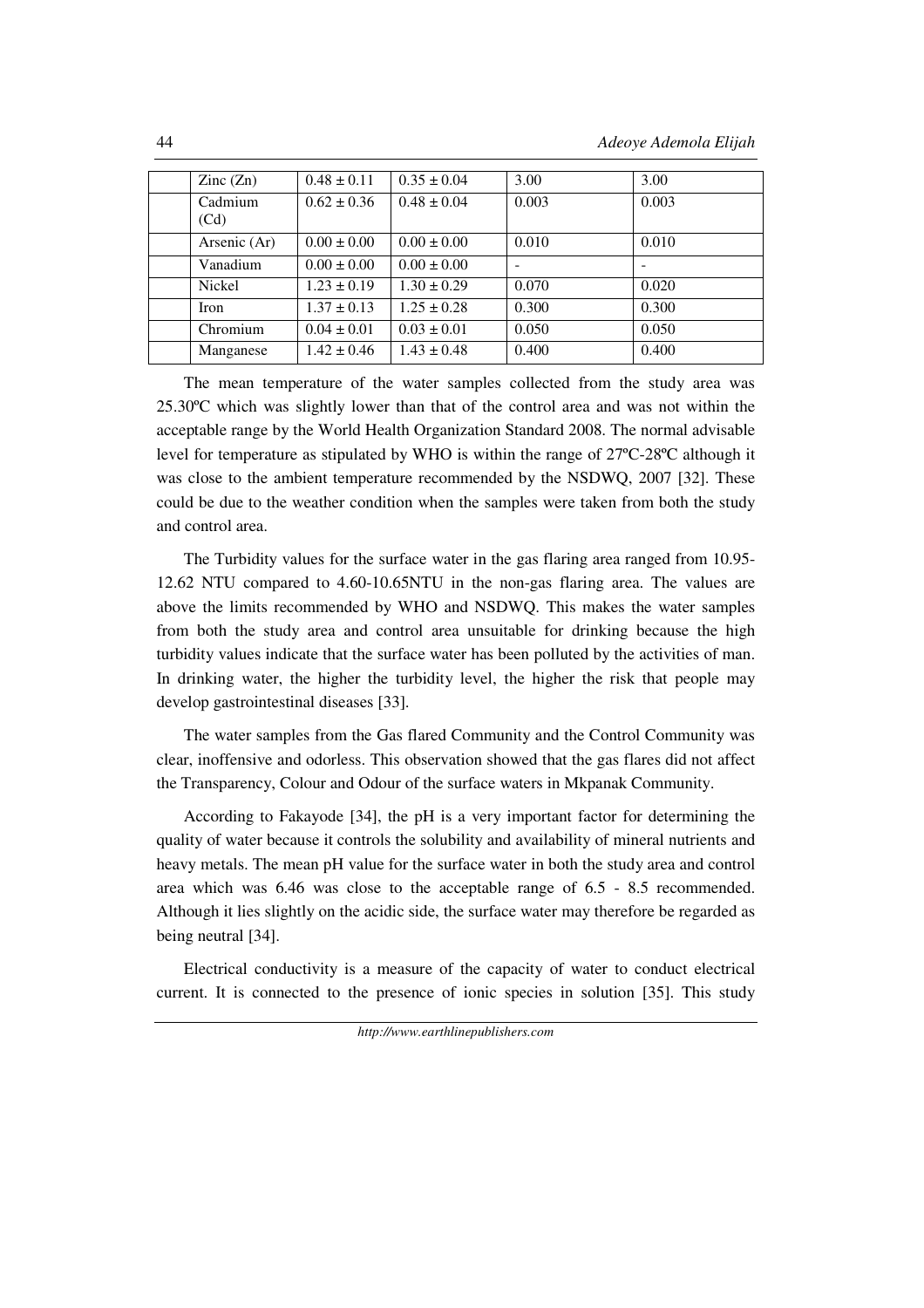showed that the surface water from the gas flared area had electrical conductivity ranging from 7.0-13.0μS/cm compared to 6.0-7.5μS/cm for the non-gas flaring area although they were within the recommended limits of WHO and NSDWQ. The observed high conductivity of the surface waters in the study area indicated that the water was in contact with inorganic substances originating from the emissions of the flared gasses [36]).

Total Hardness is the total concentration of multivalent metallic cations in solution. Dissolved Calcium and Magnesium ions are the major sources of hardness in water whereas minor contribution is made by the ions of Aluminum, Barium, Manganese, Iron, Zinc, etc. The mean value of hardness gotten from the control area was 22.50mg/l compared with 20.17mg/l from the study area. This was well below the threshold limit of 150 mg/l as recommended by NSDWQ. Thus surface water from non-gas flaring areas is harder than surface waters from gas flaring areas because of the higher mean value for Total hardness in the study area. The increased hardness can reduce lather formation of soaps and increase the scale formation on hot water WHO.

Generally, the concentration of TDS is proportional to the degree of pollution. The TDS in the gas flaring area ranged from 3.0-6.0 mg/l while that from the non-gas flaring area ranged from 3.0-3.8mg/l and were far below the maximum limits recommended WHO and NSDWQ. The increase in TDS in the surface water of Mkpanak Community compared with the non-gas flared Community in this study could be due to increased pollution to the surface water from the activities of oil and gas companies operating there. Furthermore, high amount of TDS has been observed due to industrial pollution [37]. The values of Total Suspended Solids in the gas flaring areas ranged from 0.12 - 0.16mg/l. This was very low and almost the same with that of the non-gas flaring area which ranged from 0.14-0.18mg/l. These could be because the water samples from both the Gas flaring area and non-gas flaring area contained an appreciable amount of dissolved substances derived from surface runoff or overland flow. Biochemical Oxygen Demand (BOD) is the amount of dissolved oxygen required by aerobic biological organisms in a body of water to break down organic material present in a given water sample at a certain temperature over a specific period of time. It is widely used as an indication of the organic quality of water [37]. The amount of dissolved oxygen required to break down organic materials in the study area ranged from 0.08 - 0.12mg/l compared to an average 0.09mg/l in the control area.

According to [37], Dissolved Oxygen (DO) is very important for many chemical and biological processes taking place in water. A stream must have a minimum of about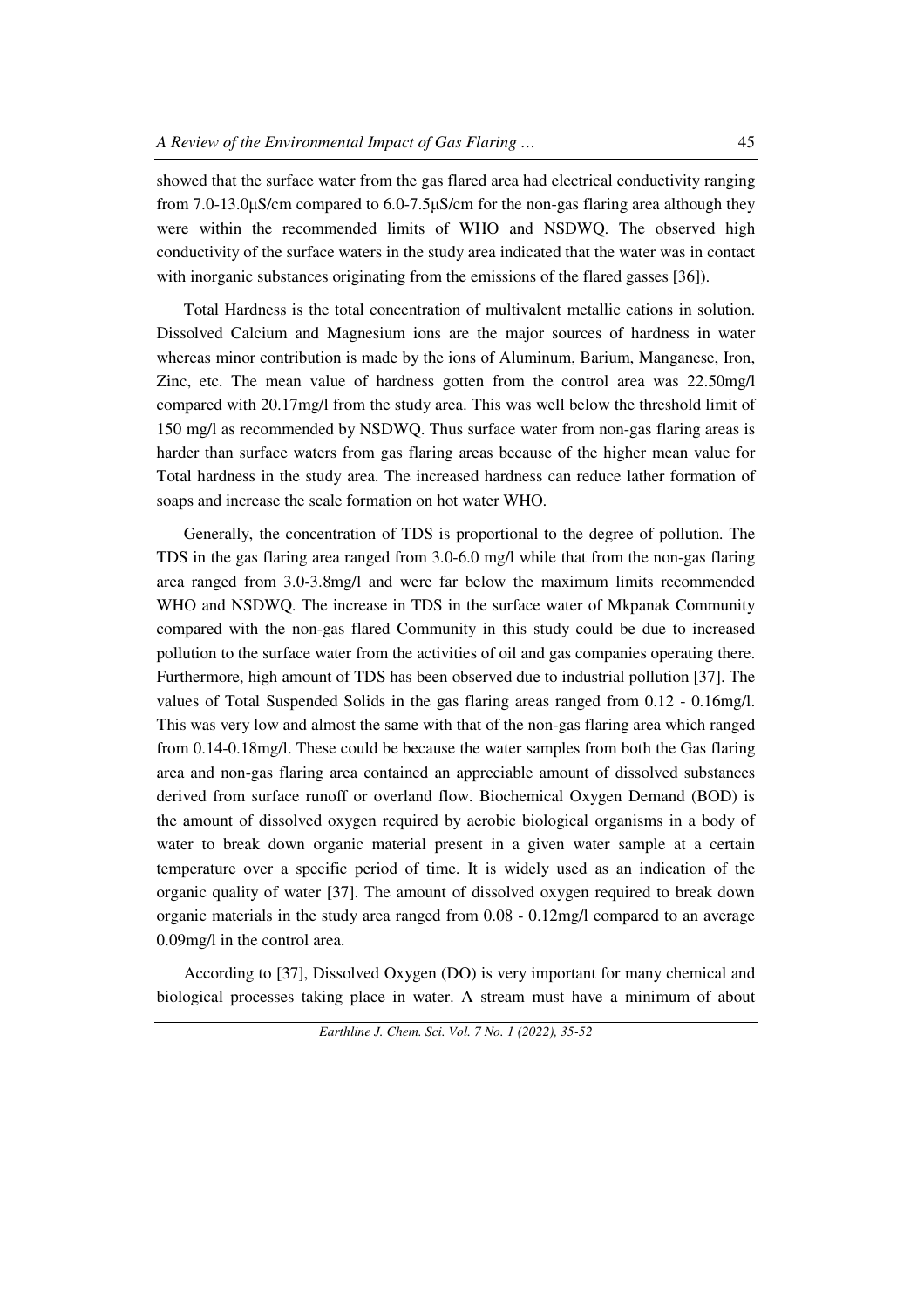2mg/l of DO to maintain higher life forms. The average concentration of DO which is a measure of how much the water samples is saturated with oxygen for the study area was 7.34 mg/L compared with 7.80mg/l in the control environment. The observed lower values of DO in study area compared with the control area may be due to high decomposition of organic matter, which can also indicate high pollution load in the water following many years of continuous gas flaring in the environment.

 The surface water sources from the gas flared area had COD range of 0.16-0.34 mg/l compared with the constant 0.18mg/l from the non-gas flared area. The increased COD in the study area is an indication of pollution due to gas flaring. The flares associated with gas flaring gives rise to atmospheric contaminants which include the oxides of Nitrogen, Carbon and Sulphur. It was observed that the mean concentrations of phosphates (2.93mg/l), sulphates (2.02 mg/l) and nitrates (1.03 mg/l) which are the main constituents of the flared gasses was higher in the surface waters in the gas flaring area than the mean concentrations of phosphates (1.71 mg/l), sulphates (0.99mg/l) and nitrates (0.79mg/l) in the control area. These variations are an indication that gas flaring increases the concentrations of Nitrates, Sulphates and Phosphates in the surface waters of Mkpanak Community.

 The two largest sources of Chromium emission in the atmosphere are from the chemical manufacturing industries and the combustion of natural gas, oil and coal. The mean concentrations of Chromium in the surface water of the study area (0.04mg/l) was slightly higher than that of the control area (0.03mg/l) and were both within the recommended limits by WHO and NSDWQ. Drinking water containing large concentrations of Chromium over a short period of time can lead to skin irritation or ulceration while ingestion over a long period of time can lead to liver or kidney damage [38]. The mean concentration of Potassium in the surface water of the area with gas flaring activities (5.36mg/l) was higher when compared with the area without gas flaring activities (4.73mg/l). The average amount of Sodium in the study area was below the average amounts found in the control area and both were below the threshold limits of the WHO, 2008 limits. This means that gas flaring activities did not affect the concentration of sodium in the surface waters of Mkpanak Community.

In another study by Ubani and Onyejekwe in 2013 [21], their research explores and presents a method of analyzing the environmental impact of gas flaring in the Niger Delta so to provide the data required for the complete analysis and evaluation of the various observed and noted health and environmental effects of gas flaring in Niger Delta. The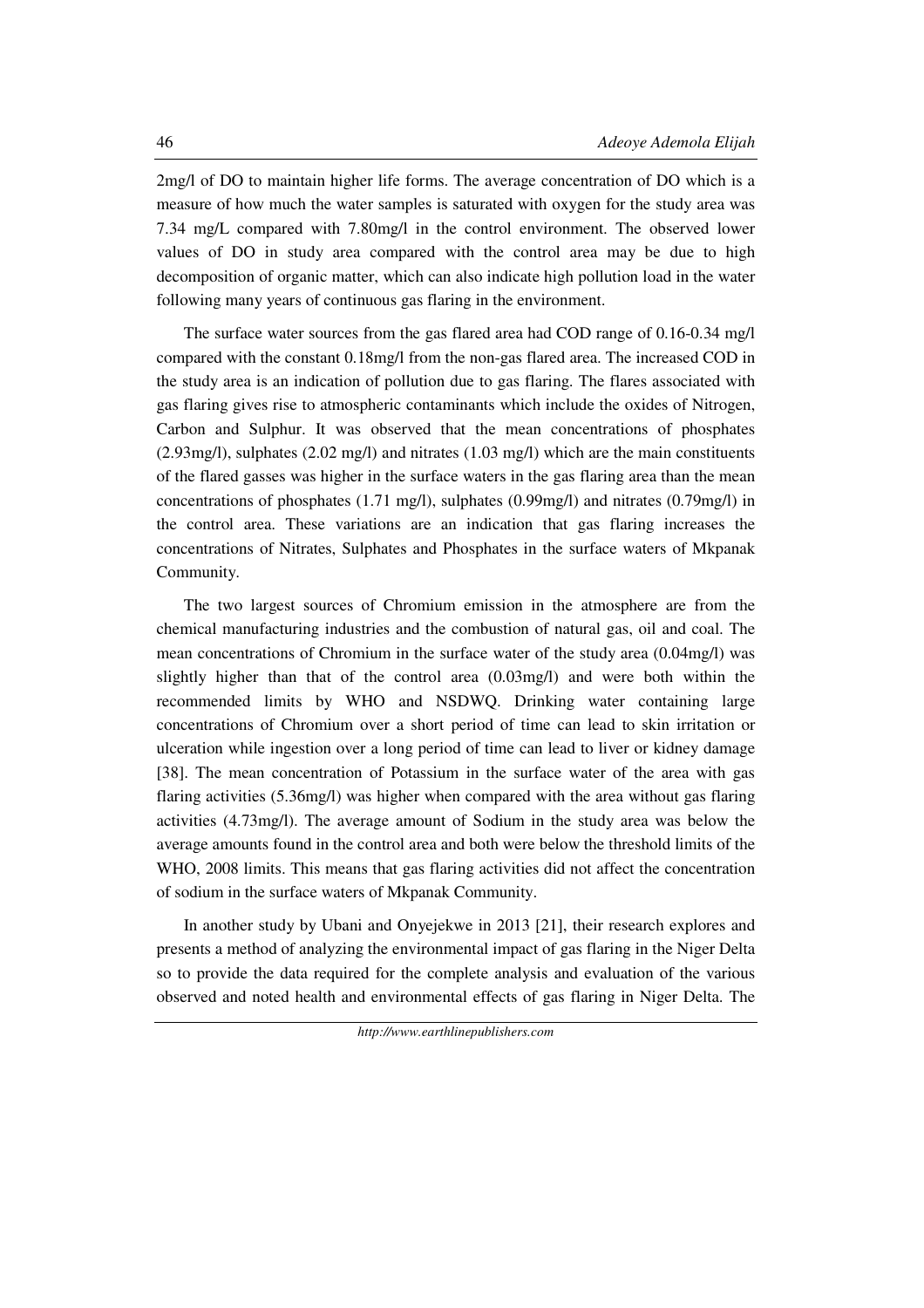major environmental impacts considered in the study are environmental pollution, and ecological disturbance or destruction. Several visitations to the neighboring communities adjacent to most gas flare locations were carried out to ascertain any existence of common environmental hazards. Data was gathered through a well-designed and articulating oral and written questionnaires, direct and first-hand observation of their environment, and comprehensive interview sessions with community heads (royal authorities where possible), patients and youth. Different samples at various proximities from the gas flare locations were taken and measurements and experimentations were meticulously carried out.

#### **6. Results**

| Distance<br>from flare<br>point | А   |                       |     | B              |                      | Е   |     |                      | G   |     |                      |     |
|---------------------------------|-----|-----------------------|-----|----------------|----------------------|-----|-----|----------------------|-----|-----|----------------------|-----|
|                                 | pH  | T<br>$\rm ^{\circ}C)$ | MC% | pH             | T<br>$({}^{\circ}C)$ | MC% | pH  | T<br>$({}^{\circ}C)$ | MC% | pH  | T<br>$({}^{\circ}C)$ | MC% |
| 10 <sub>m</sub>                 | 4.2 | 60                    | 18  | $\overline{4}$ | 55                   | 15  | 4.2 | 50                   | 18  | 4.3 | 52                   | 15  |
| 100m                            | 5   | 46                    | 26  | 5.1            | 4                    | 21  | 5.2 | 41                   | 25  | 5.2 | 40                   | 20  |
| 200m                            | 6.1 | 33                    | 35  | 6.3            | 32                   | 35  | 6.3 | 31                   | 34  | 6.3 | 31                   | 31  |
| Control                         | 6.6 | 45                    | 45  | 6.7            | 29                   | 41  | 6.6 | 30                   | 40  | 6.6 | 29                   | 35  |

**Table 4:** Temperature, pH and Moisture Content of the various soil samples.

The results obtained under environmental analysis showed that the pH of rainwater (<5.6) were not within regulation limits for most gas flare location. Rainwater samples collected during dry seasons were more acidic than those collected during rainy seasons. This can be explained by the fact that acids formed in the atmosphere with pollutants

$$
(HO_X+H_2O\rightarrow HNO_3\ \&\ SO_X+H_2O\rightarrow H_2SO_4)
$$

are likely to be more diluted during the rainy season than dry season. In addition, the average of soil temperature (54 $^{\circ}$ C and 42 $^{\circ}$ C) as against 30 $^{\circ}$ C, soil pH of (4.1- 5.1) as against 6.7 and the low soil moisture content of  $(17\% - 23\%)$  as against 40% for the (10m) and 20m) and control. The results obtained shows that gas flaring is responsible for the contamination of water bodies which then affects the survival of fishes and other aquatic life. Almost no vegetation can grow in the area directly surrounding the flare due to the tremendous heat it produces and the acid nature of the soil Ph. This acid nature of the soil also has attendant effect on the soil usually used in agricultural purposes. Corrugated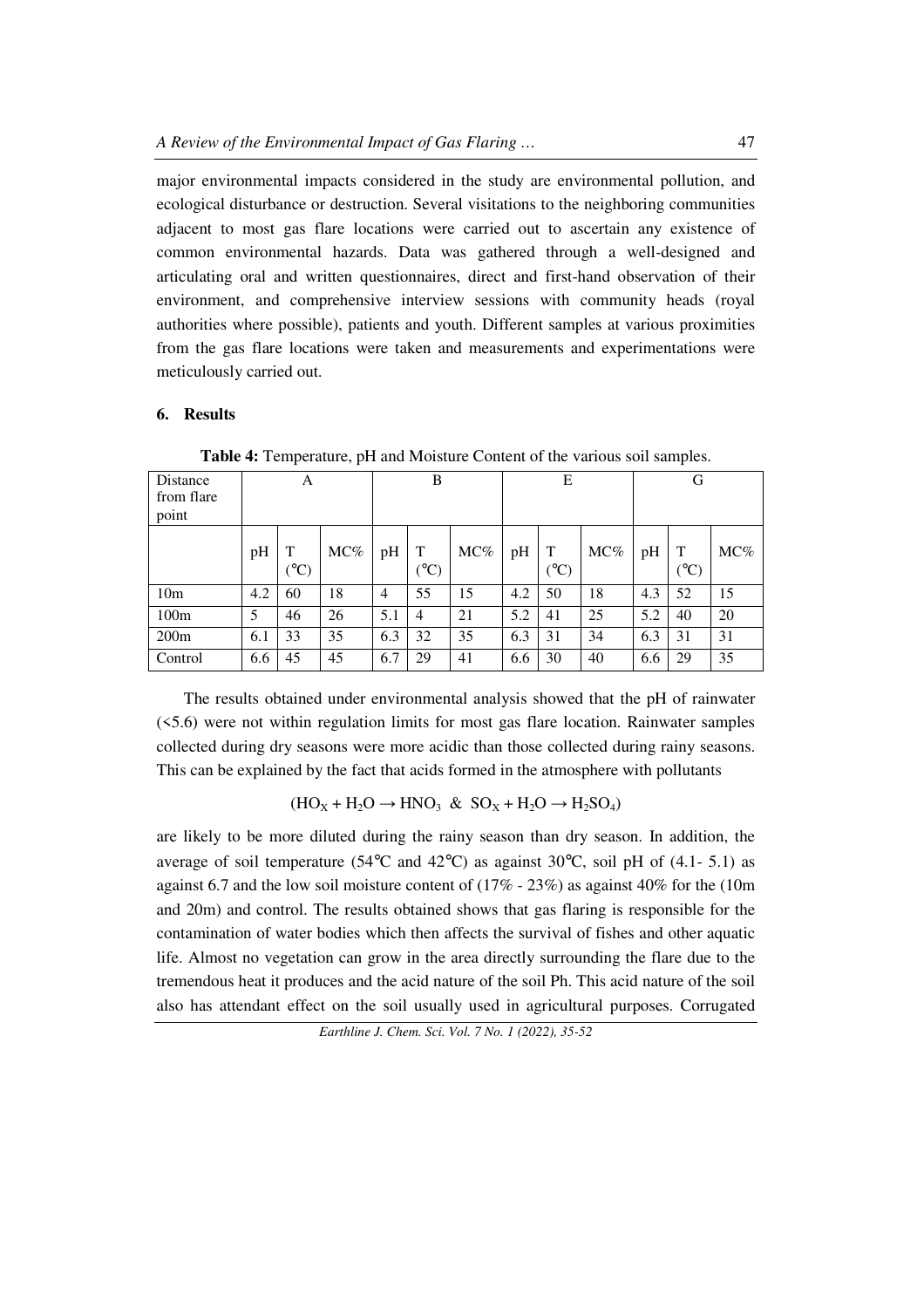metal roofing sheets in the vicinity of flare corrode and deteriorate at a very faster rate as against their established life span.

From the results obtained in this study, it is concluded that most of the environmental hazard claims from different indigenes of communities adjacent to gas flare locations are true effects and reflections of the gas flaring activities in these regions.

## **7. Conclusion**

Ending routine gas flaring in Nigeria will lead to an increase in revenue generation, infrastructural development, and power supply. It would also support thousands of jobs and businesses, improve health conditions in the oil-producing areas, and reduce the emission of  $CO<sub>2</sub>$  into the atmosphere. With these benefits in mind, tackling gas flaring in Nigeria should be a priority

Gas flaring are known to have impact on air quality, physical infrastructure, biodiversity composition including plants and animals especially insects, impacts on human health over a prolong period of time and water resources especially rainwater. Acid rain has been widely attributed to impact of gas flaring especially in the Niger Delta region of Nigeria. On water quality, gas flaring alters ions especially sulphate, carbonate, nitrate, pH, conductivity, lead and iron concentration especially in rainwater. On vegetation perspective, it could lead to loss of vegetation cover, reduced growth and productivity/yield probably due to changes in soil quality parameters.

#### **8. Recommendation/Suggestions**

Based on the review, the attendant impacts associated with gas flaring on vegetation and water quality could be reduced through the following six ways:

1. Utilization of the gas and generation of revenue from it.

 2. Enforcement of laws aimed at minimizing the amount of gas flared into the atmosphere.

 3. The Federal Government should pay attention to the development of critical infrastructure such as gas processing technologies and transportation pipelines to enhance the movement of gas from oil fields to end-users.

4. Greater investments in gas processing and utilization.

5. Investments in petrochemical industries should be encouraged. These industries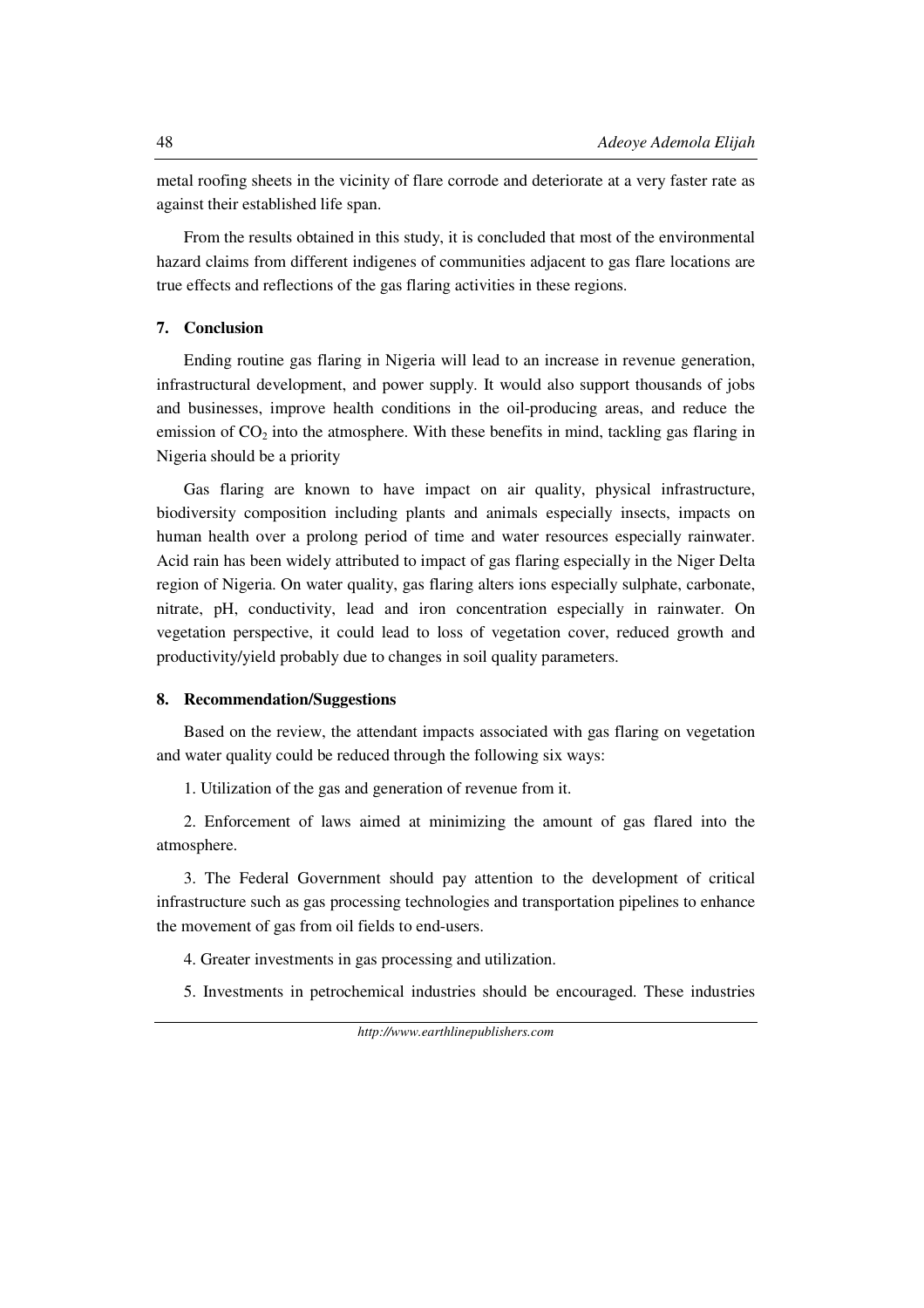utilize gas to produce polymers, ammonia, hydrogen fuel for cars, etc. For example, in 2018, recycling of hydrocarbon byproducts of oil and gas extraction (about 22.3 billion cubic meters of gas) helped reduce greenhouse-gas emissions by 71 million metric tons [40].

 6. Concrete efforts should be made to diversify the Nigerian economy to reduce dependence on crude oil for national revenue. Reduced dependence on petroleum would increase the government's tenacity in enforcing measures against gas flaring in the Country. Agriculture, tourism, and processing can provide alternative sources of revenue.

#### **References**

- [1] Abdulkareem, A.S. (2005). Urban air pollution evaluation by computer simulation: a case study of petroleum refining company, Nigeria. *Leonardo Journal of Science Technical University of Cluj-Napoca Romania*, 6, 17-28.
- [2] Ndubuisi, O.L., & Asia, I.O. (2007). Environmental pollution in oil producing areas of the Niger delta basin, Nigeria: empirical assessment of trends and people's perception. *Environmental Research Journal*, 1(1-4), 18-26.
- [3] Generon.com (2019, September 24). What is Gas Flaring? Why is It Done & Viable Alternatives. Retrieved from https://www.generon.com/what-is-gas-flaring-why-is-itdone-alternatives/
- [4] McGreevey, C.M., & Whitaker, G. (2020). Zero Routine Flaring by 2030. Retrieved from https://www.worldbank.org/en/programs/zero-routine-flaring-by-2030
- [5] Eboh, M. (2019, December 31). Nigeria: Despite Paucity of Funds, Nigeria Flares N461bn Gas in 2019. Retrieved from https://allafrica.com/stories/201912310199.html
- [6] Schick, L., Myles, P., & Okelum, O.E. (2018, November 14). Gas flaring continues scorching Niger Delta. Retrieved from https://www.dw.com/en/gas-flaring-continuesscorching-niger-delta/a-46088235
- [7] Stockbrokers, C.S.L. (2020, February 18). Gas flaring: A never-ending dark tunnel. Retrieved from https://nairametrics.com/2020/02/18/gas-flaring-a-never-ending-darktunnel/
- [8]Amanze, R.E. (2013). Gas flaring in Nigeria: cost and policy. *Energy and Environment*, 24(6), 77-78. https://doi.org/10.1260/0958-305X.24.6.983
- [9]Ede, P.N. (1995). An analysis of the atmospheric impact of gas flaring in Rivers State. *Unpublished Master's Thesis, Department of Geography, University of Port Harcourt, Choba*.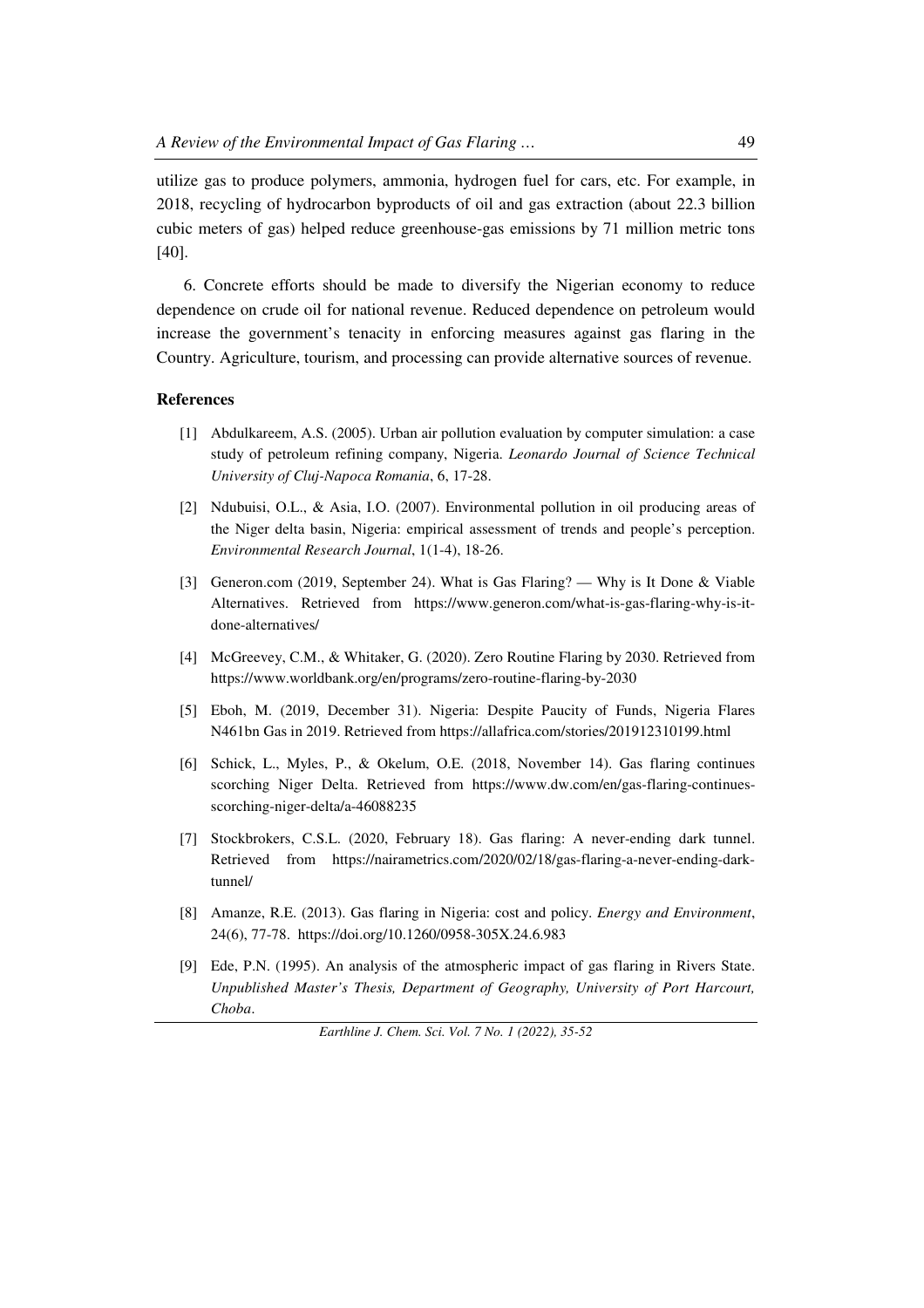- [10]Tamuno, S., & Felix, J.M. (2006). Crude Oil Resource: A Blessing or Curse to Nigeria The Case of the Niger Delta. *J. Res. Natl. Dev.*, 4, 53-58. https://doi.org/10.4314/jorind.v4i2.42332
- [11]PWC (2019). Assessing the impacts of gas flaring on the Nigerian economy. Retrieved from https://www.pwc.com/ng/en/assets/pdf/gas-flaring-impact1.pdf
- [12] Ismail, O.S., & Umukoro, G.E., (2012). Global impact of gas flaring. *Energy and Power Engineering*, 4(4), 290-302. https://doi.org/10.4236/epe.2012.44039
- [13] Ayoola, T.J. (2011). Gas flaring and its implication for environmental accounting in Nigeria. *Journal of Sustainable Development*, 4(5), 244. https://doi.org/10.5539/jsd.v4n5p244
- [14] Anejionu, O.C., Ahiarammunnah, P.A.N., & Nri-ezedi, C.J. (2015). Hydrocarbon pollution in the Niger Delta: Geographies of impacts and appraisal of lapses in extant legal framework. *Resources Policy*, 45, 65-77. https://doi.org/10.1016/j.resourpol.2015.03.012
- [15] Frolovskiy, Dmitriy (2019, December). Gas flaring remains issue for Russia. Retrieved from https://asiatimes.com/2019/12/russias-gas-flare-up-but-less-than-before/
- [16] Uyigue, E., & Agho, M. (2007). Coping with climate change and environmental degradation in the Niger Delta of southern Nigeria. *Community Research and Development Centre Nigeria (CREDC)*.
- [17] Kadafa, A.A. (2012). Oil exploration and spillage in the Niger Delta of Nigeria. *Civil and Environmental Research*, 2(3), 38-51.
- [18] Osuji, L.C., & Adesiyan, S.O. (2005). Extractable hydrocarbons, nickel and vanadium contents of Ogbodo-Isiokpo oil spill polluted soils in Niger Delta, Nigeria. *Environmental Monitoring and Assessment*, 110(1-3), 129-139. https://doi.org/10.1007/s10661-005-6283-0
- [19] Ajugwo, Anselm (2013). Negative effects of gas flaring: the Nigerian experience. *Journal of Environment Pollution and Human Health*, 1(1), 6-8.
- [20] Ogawa-Onishi, Y., & Berry, P.M. (2013). Ecological impacts of climate change in Japan: The importance of integrating local and international publications. *Biol. Conserv*. 157, 361-371. https://doi.org/10.1016/j.biocon.2012.06.024
- [21]Ubani, E.C., & Onyejekwe, I.M. (2013). Environmental impact analyses of gas flaring in the Niger delta region of Nigeria. *American Journal of Scientific and Industrial Research*, 4(2), 246-252. https://doi.org/10.5251/ajsir.2013.4.2.246.252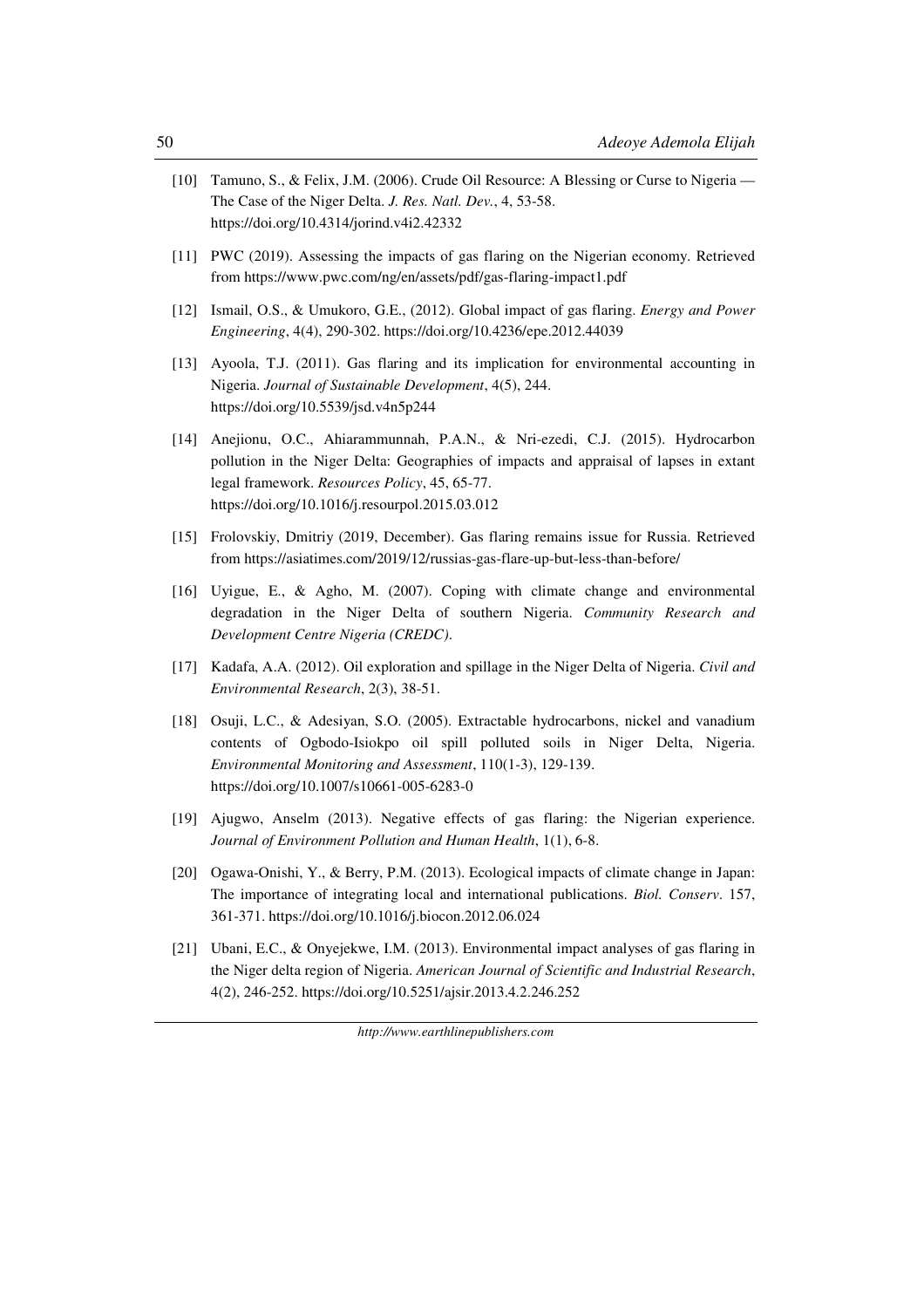- [22] Orimoogunje, O.I., Ayanlade, A., Akinkuolie, T.A., & Odiong, A.U. (2010). Perception on the effect of gas flaring on the environment. *Res. J. Environ. Earth Sci.* 2(4), 188-193.
- [23] Ovuakporaye, S.I., Aloamaka, C.P., Ojieh, A.E., Ejebe, D.E., & Mordi, J.C. (2012). Effects of gas flaring on lung function among residents Gas flaring community in Delta State, Nigeria. *Res. J. Env. Earth Sci.,* 4(5), 525-528.
- [24]Nwaogu, L.A., & Onyeze, G.O.C. (2020). Environmental impact of gas flaring on Ebocha-Egbema, Niger-Delta, Nigeria*. International Journal of Energy and Environmental Research*, 8(1), 1-11.
- [25] Njoku-Tony, R.F., Ihejirika, C.E., Ebe, T.E., Nwachukwu, N., & Elimnitan, O.O. (2017). Effects of gas flare from Utorogu gas plant on biochemical variables of cassava leaves (*Manihot esculentum*) Niger Delta. *British Journal of Environmental Science*, 5(5), 27- 38.
- [26] Nagaraju, M., Narasimha, G., & Rangaswamy, V. (2007). Impact of effluents of sugar cane industry on soil physicochemical and biological properties. *Journal of Industrial Pollution Control*, 23(1), 73-76.
- [27] Nwaugo, V.O., Onyeagba, R.A., & Nwachukwu, N.C. (2006). Effect of gas flaring on soil microbial spectrum in parts of Niger Delta Area of Sourthen Nigeria. *Annual Journal of Biotechnology,* 5(19), 1824-1826.
- [28] Nwankwo, C.N., & Ogagarue, D.O. (2011). Effects of gas flaring on surface and ground waters in Delta State, Nigeria. *Journal of Geology and Mining Research*, 3(5), 131-136.
- [29] Ahuchaogu, I. Israel, Ime, Etim, & Ofose, V. Etim (2019). Effects of gas flaring on surface water in Mkpanak community of Akwa-Ibom state*, Nigeria*. *International Journal of Engineering Research & Technology (IJERT)*, 8(9). https://doi.org/10.17577/IJERTV8IS090134
- [30] ASTM, (1999). *Standard methods for examination of water and wastewater* (21st ed.). Washington, D.C.: American Society for Testing and Materials.
- [31] APHA, (1998). *Standard methods for examination of water and wastewater* (20th ed.). Washington, D.C.: American Public Health Association.
- [32] NSDWQ (2007). Standards Organization of Nigeria, Lagos, Nigeria: Nigerian Standards for Drinking Water Quality.
- [33] Mann, A.G., Tam, C.C., Higgins C.D., & Lodrigues, L.C. (2007). The association between drinking water turbidity and gastrointestinal illness: a systematic review. *BMC Public Health*, 7(256), 1-7. https://doi.org/10.1186/1471-2458-7-256